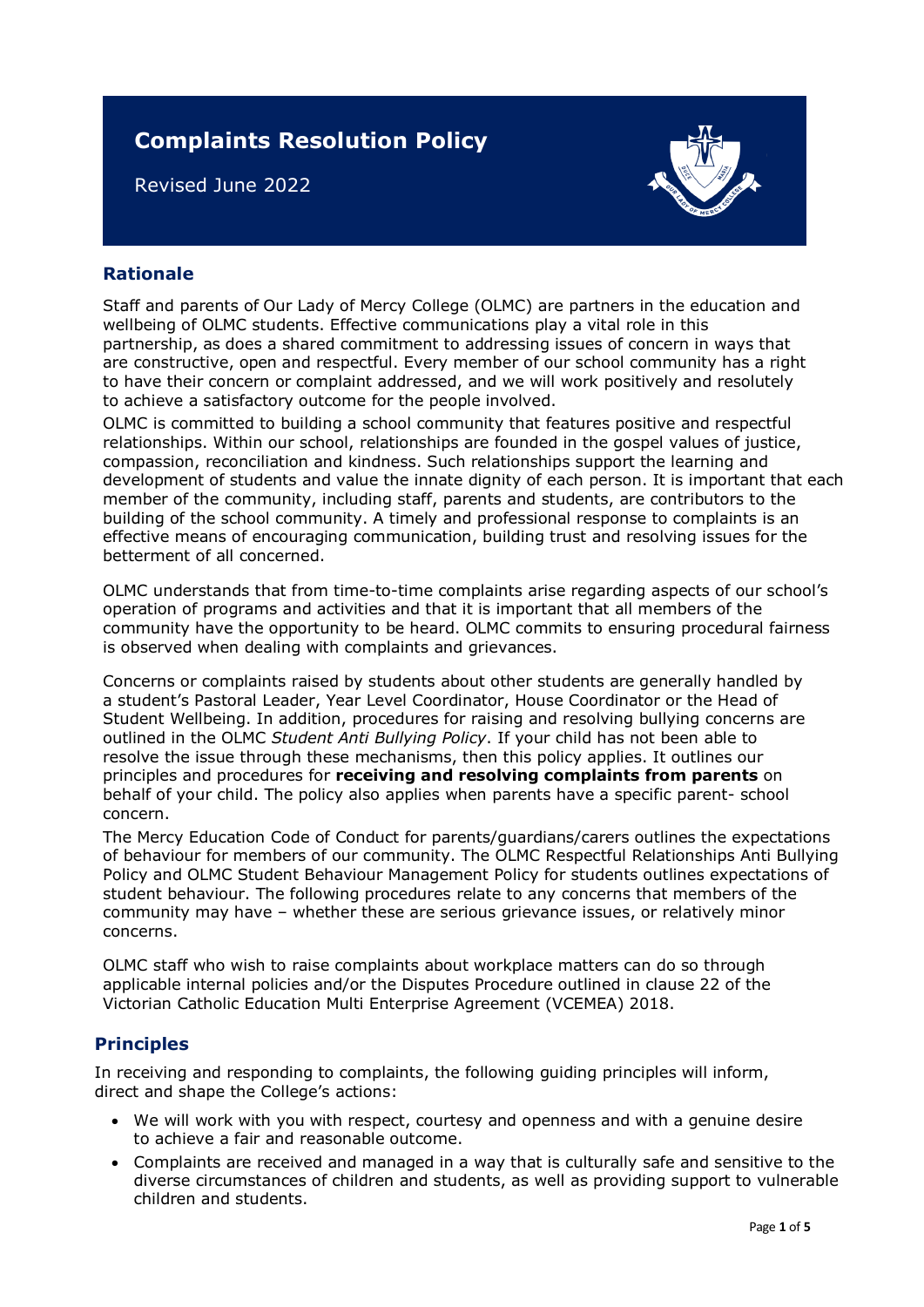- The complaint will be resolved as quickly as possible.
- The person(s) facing the complaint will be provided with detailed information about the substance of the complaint and will have the opportunity to respond.
- Confidentiality, protection of privacy, respect, access, dignity and impartiality will form the basis of the complaints resolution process.
- Our resolution process will be grounded in sound and fair procedures for information sharing, conciliation, investigation and decision making.
- The complaints resolution process will seek to achieve the restoration of good and respectful relationships.
- If a satisfactory outcome cannot be achieved, the College will provide you with options for having the outcome reviewed or mediated via an external authority.
- The communal needs of the school community will in most instances exceed the needs of any individual.
- Recordkeeping, reporting, privacy and employment law obligations will be complied with when receiving and handling complaints.

## **PROCEDURES**

## **Expectations of People Making a Complaint**

In making a complaint, the College requests and expects that you will:

- Raise the concern or complaint as soon as possible after the issue has arisen
- Communicate and respond in ways that are constructive, fair and respectful
- Provide complete and factual information about the concern or complaint
- Observe confidentiality and a respect for sensitive issues
- Act in good faith to achieve an outcome acceptable to all parties
- Have realistic and reasonable expectations about possible outcomes/remedies.

If your concern/complaint relates to your child's treatment by another student or students while at school, the College expects that you will refer your complaint directly to the College, via your child's Pastoral Leader or Year Level Coordinator. Under no circumstances should you approach another student whilst she is in the care of the College to confront the issue. Direct contact with parents to resolve the matter is also discouraged where your complaint or concern pertains to issues or incidents that have arisen at the school.

## **Key Referral People**

You are encouraged to make contact with members of the College staff who are most closely connected with your child and/or with the specific complaint. In most instances this will be one or more of the following people who work with your child:

- Pastoral Leader
- Subject Teacher(s)
- Year Level/House Coordinator
- The Leader of Learning Development, the Head of Student Wellbeing or the Head of Faith and Mission
- The Principal
- The Business Manager
- The College Nurse
- The College Counsellor

If there is any uncertainty about the most appropriate person to address a concern or complaint, you are encouraged to contact the College on its direct line. Reception staff will refer you to the appropriate person.

## **Email Communications**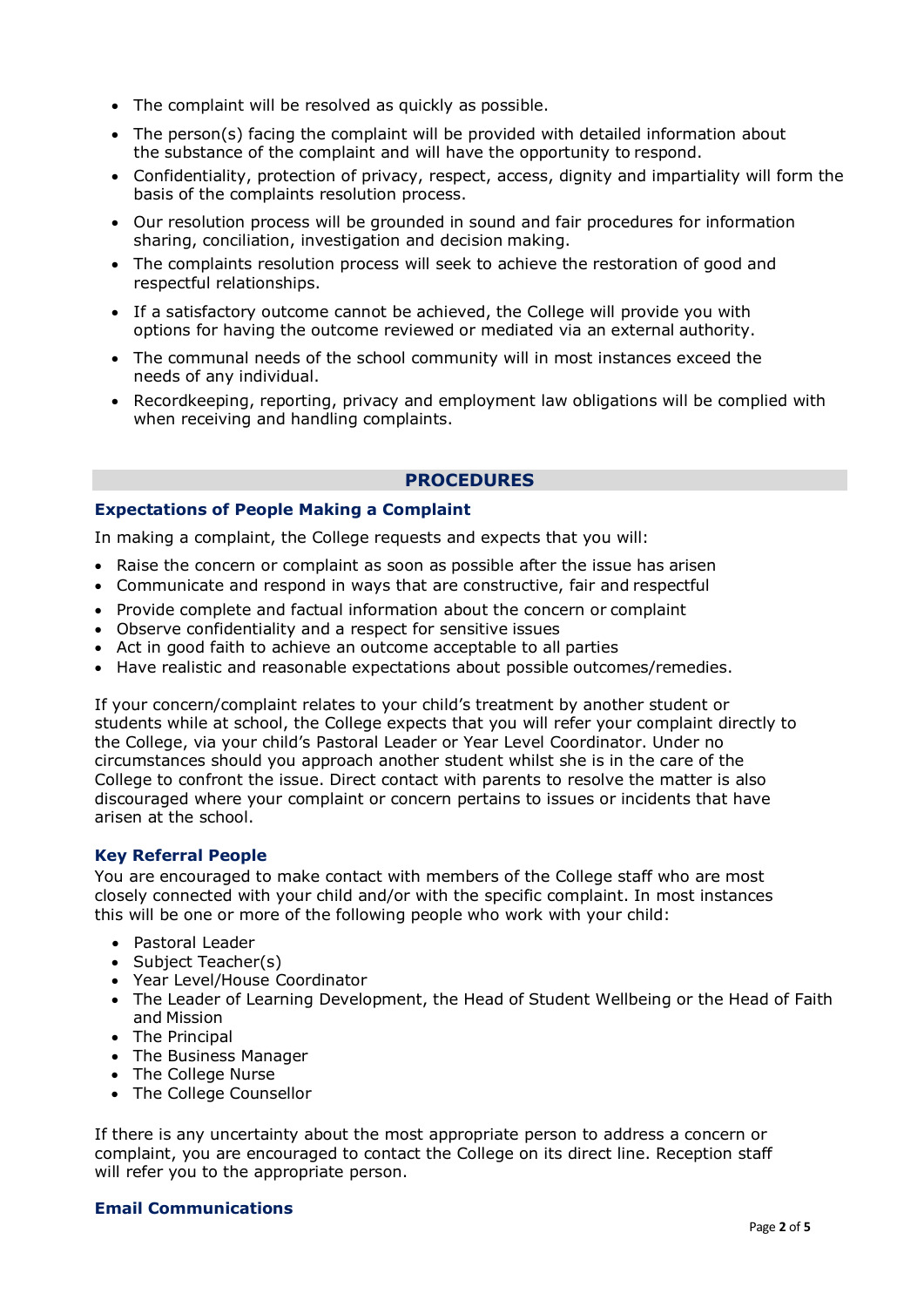Due to teachers' classroom and supervision duties, your first contact is best made by email, with an appointment request for either a phone conference or face-to-face meeting. You are asked to outline concerns or issues (e.g. academic performance, discipline, student/peer incidents) so that the staff member can constructively prepare for the meeting/phone conference. Teachers are expected to respond in a timely manner (within 24 hours), and to do so by phone or email. Teachers are not expected to respond to emails after 6.00pm on weekends, public holidays and school holidays.

An updated list of the names, roles/titles and email addresses of teaching staff is made available to parents at the beginning of each school year.

#### **Confidential, Contentious and/or Sensitive Matters**

Parents and staff are strongly discouraged from sending or discussing confidential, contentious and/or emotional information via email. These matters are best discussed face to face or over the phone. The College email systems are monitored and should not be considered private.

## **Misconduct or serious misconduct**

All complaints of alleged misconduct or serious misconduct by a teacher, staff member or volunteers should be reported to the principal of OLMC.

Complaints about teachers can also be reported to the Victorian Institute of Teaching (VIT) – the regulator in relation to the registration and investigation of serious misconduct (including conduct which is of a physical or emotional nature) of all teachers in the state of Victoria. If unsure whether the complaint constitutes serious misconduct by a teacher, contact the VIT on 1300 888 067 or [vit@vit.vic.edu.au.](mailto:vit@vit.vic.edu.au)

In some cases, certain actions which involve physical or emotional misconduct, such as unlawful assault or threats to the person, may constitute a criminal offence. These types of offences should be reported to and investigated by the police. Initial consultation with the principal of OLMC may help to determine the appropriate course of action in these circumstances.

## **Child abuse (including sexual offences)**

Child abuse includes any instances of physical or sexual abuse (including grooming), emotional or psychological harm, serious or significant neglect and family violence involving a child.

Complaints of alleged child abuse (including sexual offences) of children or school students should be reported to the principal of OLMC.

There are legal obligations on all adults to report child abuse to police once a reasonable belief is formed that a sexual offence may have been committed against a child.

Failure to disclose a sexual offence against a child is a criminal offence under section 327 of the *Crimes Act 1958* (Vic.) (Crimes Act) and applies to all adults (18 years of age and over) in Victoria.

Communication with children under 16 years of age by teachers, staff or any other person to prepare or groom a child for future sexual activity is a criminal offence under section 49M(1) of the Crimes Act and must be reported to the police. The offence of grooming applies to any person aged 18 years or over and does not apply to communication between people who are both under 18 years of age.

## **Complaints against the principal of OLMC**

In the case of a complaint involving the principal of OLMC, Mercy Education Limited should be informed immediately.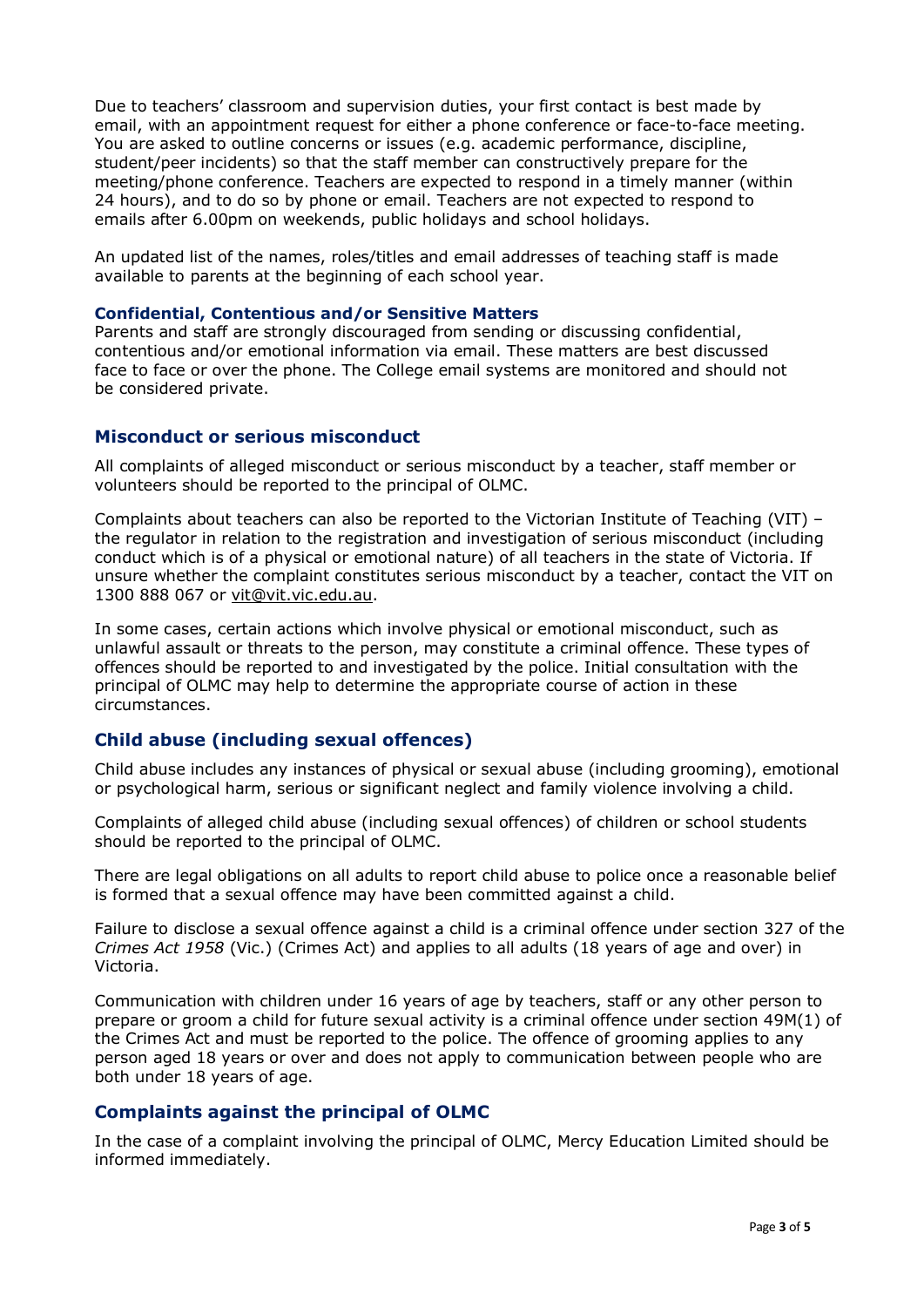# **Complaints against the clergy or other persons involved in religious ministry**

If the complaint relates to the clergy or other persons involved in religious ministry with OLMC, the complainant should contact and seek advice from the Professional Standards unit of the Vicar General's Office in the Archdiocese of Melbourne, 383 Albert Street, East Melbourne. Visit [www.melbournecatholic.org](http://www.melbournecatholic.org/) or contact 03 9926 5677. If the person is a member of a religious order, the complainant should also contact the provincial head or professional standards office of that congregation or religious order.

## **Anonymous complaints**

OLMC endeavours to address and respond to all complaints. In some situations, we may not be able to fully address complaints that are made anonymously or without sufficient detail being provided to enable an inquiry or resolution of the matter. To ensure procedural fairness, respondents have a right to know the particulars of the allegations being made against them and be given an opportunity to respond to them. Where possible, complainants are encouraged to give their names and to be reassured that we will deal with complaints professionally and in accordance with procedural fairness and confidentiality. If the complainant wishes to remain anonymous, it is at the principal's discretion what, if any, action will be taken. Anonymous complaints will be recorded in the same manner that all other complaints are recorded.

# **Complaints in relation to Information Sharing Schemes**

OLMC is a prescribed Information Sharing Entity (ISE) that may share information under the Child Information Sharing Scheme (CISS) and the Family Violence Information Sharing Scheme (FVISS).

The school, as an ISE, may receive complaints from individuals in relation to its conduct as an ISE under the CISS or FVISS. It may also receive a complaint from another ISE.

The following information is recorded where a complaint is received under the CISS or FVISS:

- the date the complaint was made and received
- the nature of the complaint
- the action taken to resolve the complaint
- the action taken to lessen or prevent the issue from recurring
- the time taken to resolve the complaint
- further action taken if the complaint was not resolved.

## **Complaints relating to reportable conduct**

Legal obligations are imposed on the MEL Head of Entity to report to the Commission for Child and Young People (CCYP), and investigate allegations of reportable conduct, where those allegations are based on a person's reasonable belief that reportable conduct or misconduct involving reportable conduct has occurred. Reportable conduct includes the following:

- sexual offences against, with or in the presence of a child
- sexual misconduct against, with or in the presence of a child
- physical violence against, with or in the presence of a child
- behaviour that causes significant psychological or emotional harm
- significant neglect.

Complaints relating to a reportable conduct allegation which meets the requisite threshold and which involves an OLMC employee (which amongst others, can include a teacher, principal, volunteer or contractor) must be reported.

Complaints of reportable conduct in relation to an employee (other than a principal) should be reported to the principal. Complaints of reportable conduct involving the principal OLMC should be reported to the Chief Executive, MEL.

## **Informal and Formal Resolution Processes**

If initial communication between the parties does not resolve the complaint (an 'informal' resolution process), then the complainant should**:**